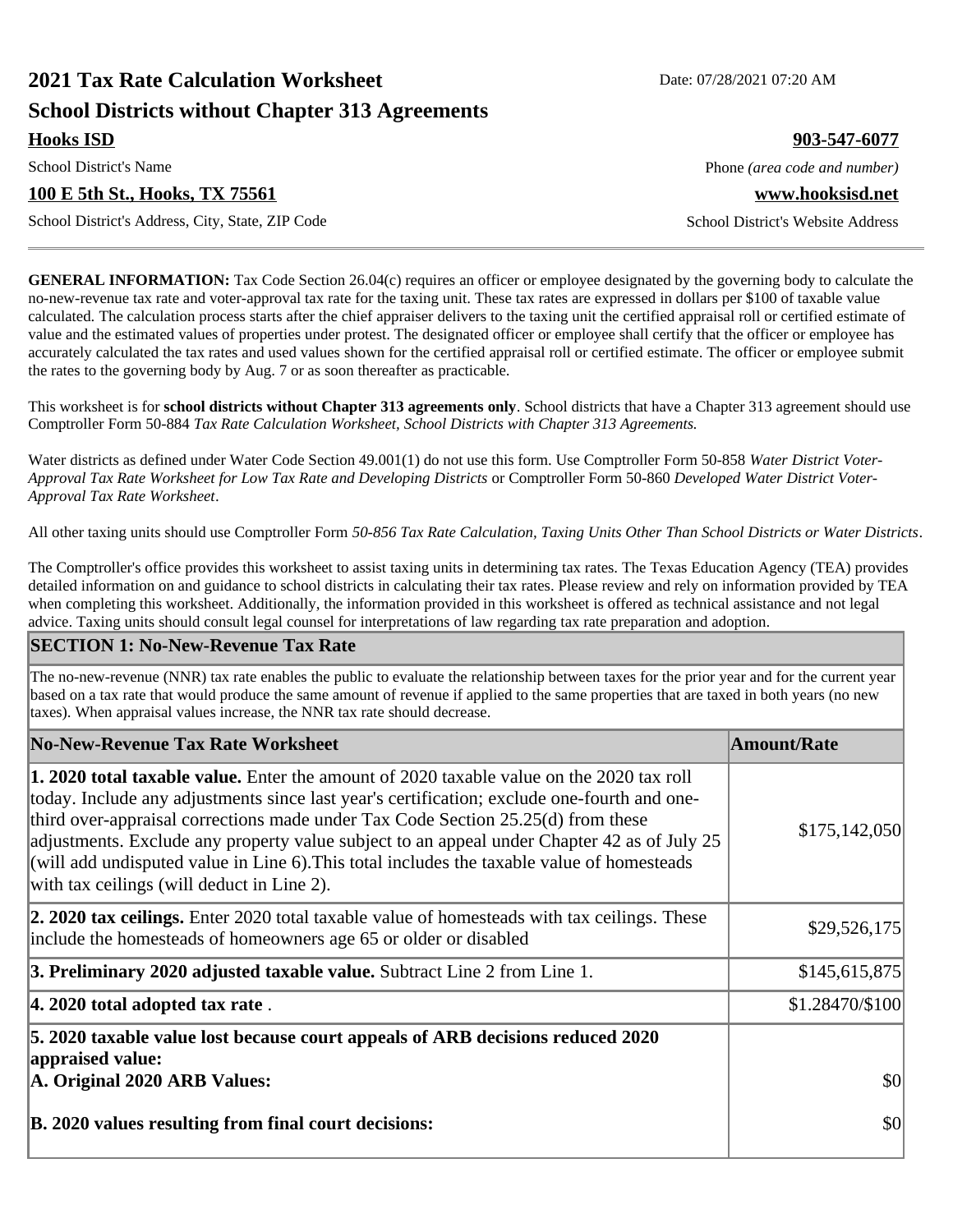| C. 2020 value loss. Subtract B from A.                                                                                                                                                                                                                                                                                                                                                                                                                                                                  | $\vert \mathbf{S} \mathbf{O} \vert$ |
|---------------------------------------------------------------------------------------------------------------------------------------------------------------------------------------------------------------------------------------------------------------------------------------------------------------------------------------------------------------------------------------------------------------------------------------------------------------------------------------------------------|-------------------------------------|
| 6. 2020 taxable value subject to an appeal under Chapter 42, as of July 25:<br>A. 2020 ARB certified value:                                                                                                                                                                                                                                                                                                                                                                                             | \$0                                 |
| <b>B. 2020 disputed value:</b>                                                                                                                                                                                                                                                                                                                                                                                                                                                                          | \$0                                 |
| C. 2020 undisputed value. Subtract B from A.                                                                                                                                                                                                                                                                                                                                                                                                                                                            | \$0                                 |
| 7. 2020 Chapter 42 related adjusted values Add Line 5 and 6.                                                                                                                                                                                                                                                                                                                                                                                                                                            | \$0                                 |
| 8. 2020 taxable value, adjusted for actual and potential court-ordered reductions. Add<br>Line 3 and Line 7.                                                                                                                                                                                                                                                                                                                                                                                            | \$145,615,875                       |
| 9. 2020 taxable value of property in territory the school deannexed after Jan. 1, 2020.<br>Enter the 2020 value of property in deannexed territory.                                                                                                                                                                                                                                                                                                                                                     | \$0                                 |
| $\vert$ 10. 2020 taxable value lost because property first qualified for an exemption in 2021. If<br>the school district increased an original exemption, use the difference between the original<br>exempted amount and the increased exempted amount. Do not include value lost due to<br>freeport or goods-in-transit, or temporary disaster exemptions. Note that lowering the<br>amount or percentage of an existing exemption in 2021 does not create a new exemption or<br>reduce taxable value. |                                     |
| A. Absolute exemptions. Use 2020 market value:                                                                                                                                                                                                                                                                                                                                                                                                                                                          | \$393,711                           |
| <b>B. Partial exemptions.</b> 2021 exemption amount or 2021 percentage exemption times 2020<br> value:                                                                                                                                                                                                                                                                                                                                                                                                  | \$572,435                           |
| <b>C. Value loss.</b> Add A and B.                                                                                                                                                                                                                                                                                                                                                                                                                                                                      | \$966,146                           |
| $\vert$ 11. 2020 taxable value lost because property first qualified for agricultural appraisal<br>$(1-d$ or 1-d-1), timber appraisal, recreational/scenic appraisal or public access airport<br>special appraisal in 2021. Use only properties that qualified in 2021 for the first time; do<br>not use properties that qualified in 2020.                                                                                                                                                             |                                     |
| A. 2020 market value:                                                                                                                                                                                                                                                                                                                                                                                                                                                                                   | \$301,096                           |
| B. 2021 productivity or special appraised value:                                                                                                                                                                                                                                                                                                                                                                                                                                                        | \$0                                 |
| C. Value loss. Subtract B from A.                                                                                                                                                                                                                                                                                                                                                                                                                                                                       | \$301,096                           |
| <b>12. Total adjustments for lost value.</b> Add Lines 9, 10C and 11C.                                                                                                                                                                                                                                                                                                                                                                                                                                  | \$1,267,242                         |
| 13. Adjusted 2020 taxable value. Subtract Line 12 from Line 8.                                                                                                                                                                                                                                                                                                                                                                                                                                          | \$144,348,633                       |
| <b>14. Adjusted 2020 total levy.</b> Multiply Line 4 by Line 13 and divide by \$100.                                                                                                                                                                                                                                                                                                                                                                                                                    | \$1,854,446                         |
| [15. Taxes refunded for years preceding tax year 2020. Enter the amount of taxes refunded<br>by the district for tax years preceding tax year 2020. Types of refunds include court<br>decisions, Tax Code Section 25.25(b) and (c) corrections and Tax Code Section 31.11<br>payment errors. Do not include refunds for tax year 2020. This line applies only to tax years<br>preceding tax year 2020.                                                                                                  | \$3,787                             |
| 16. Adjusted 2020 levy with refunds. Add Lines 14 and 15.                                                                                                                                                                                                                                                                                                                                                                                                                                               | \$1,858,233                         |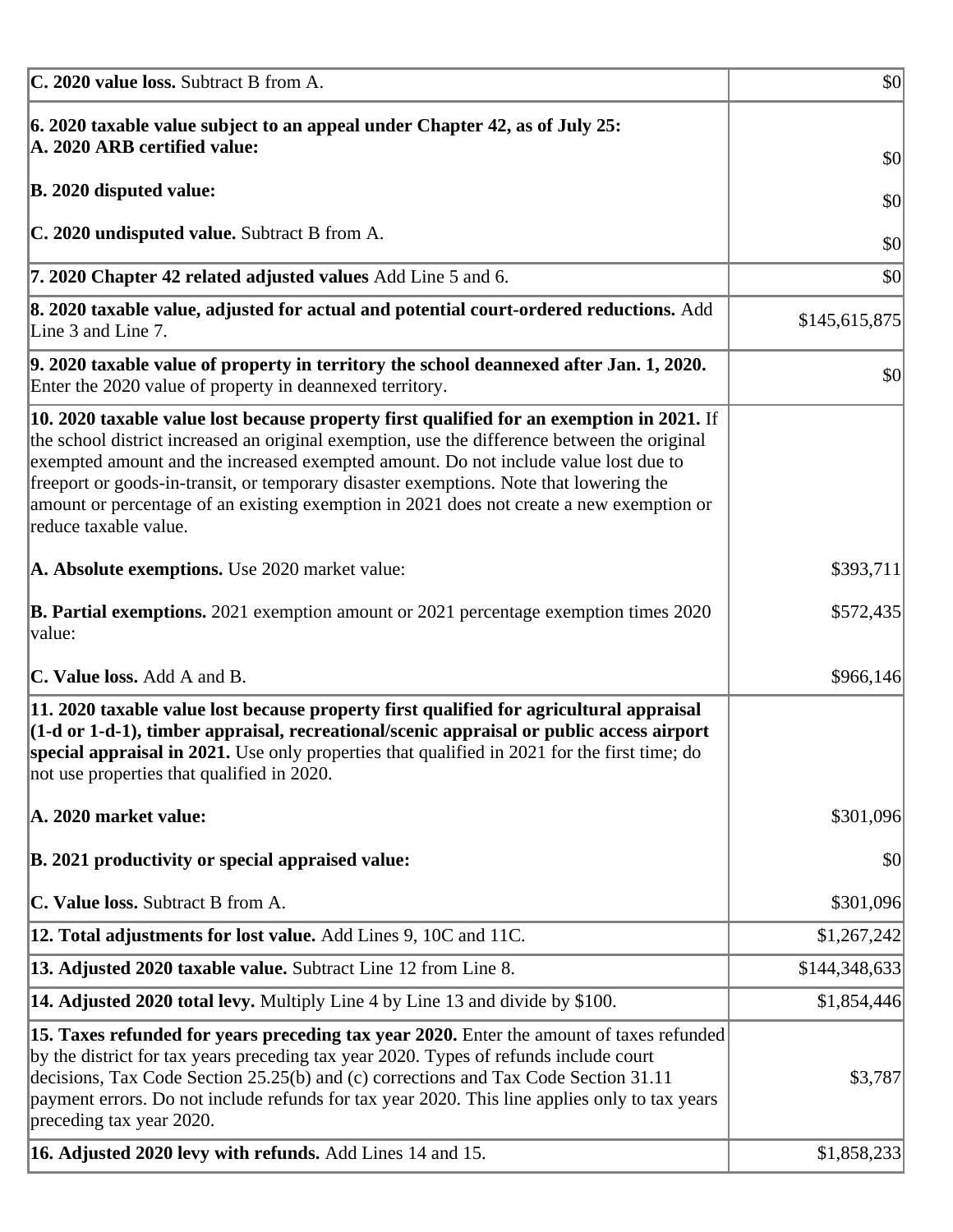| Note: If the governing body of the school district governs a junior college district in a county<br>with a population of more than two million, subtract the amount of taxes the governing body<br>dedicated to the junior college district in 2020 from the result.                                                                                                                                                                                                                                                                                                                                                                                                                                                           |               |
|--------------------------------------------------------------------------------------------------------------------------------------------------------------------------------------------------------------------------------------------------------------------------------------------------------------------------------------------------------------------------------------------------------------------------------------------------------------------------------------------------------------------------------------------------------------------------------------------------------------------------------------------------------------------------------------------------------------------------------|---------------|
| 17. Total 2021 taxable value on the 2021 certified appraisal roll today. This value<br>includes only certified values and includes the total taxable value of homesteads with tax<br>ceilings (will deduct in Line 19). These homesteads include homeowners age 65 or older or<br>disabled.                                                                                                                                                                                                                                                                                                                                                                                                                                    |               |
| $ A$ . Certified values only: <sup>3</sup>                                                                                                                                                                                                                                                                                                                                                                                                                                                                                                                                                                                                                                                                                     | \$188,675,626 |
| <b>B. Pollution control and energy storage exemption:</b> Deduct the value of property<br>exempted for the current tax year for the first time as pollution control or energy storage<br>system property:                                                                                                                                                                                                                                                                                                                                                                                                                                                                                                                      | $$-0$         |
| C. Total 2021 value. Subtract B from A.                                                                                                                                                                                                                                                                                                                                                                                                                                                                                                                                                                                                                                                                                        | \$188,675,626 |
| 18. Total value of properties under protest or not included on certified appraisal roll.                                                                                                                                                                                                                                                                                                                                                                                                                                                                                                                                                                                                                                       |               |
| A. 2021 taxable value of properties under protest. The chief appraiser certifies a list of<br>properties still under ARB protest. The list shows the appraisal district's value and the<br>taxpayer's claimed value, if any, or an estimate of the value if the taxpayer wins. For each of<br>the properties under protest, use the lowest of these values. Enter the total value under<br>protest.                                                                                                                                                                                                                                                                                                                            | \$265,775     |
| B. 2021 value of properties not under protest or included on certified appraisal roll.<br>The chief appraiser gives school districts a list of those taxable properties that the chief<br>appraiser knows about, but are not included in the appraisal roll certification. These<br>properties are also not on the list of properties that are still under protest. On this list of<br>properties, the chief appraiser includes the market value, appraised value and exemptions for<br>the preceding year and a reasonable estimate of the market value, appraised value and<br>exemptions for the current year. Use the lower market, appraised or taxable value (as<br>appropriate). Enter the total value not on the roll. | \$0           |
| C. Total value under protest or not certified: Add A and B.                                                                                                                                                                                                                                                                                                                                                                                                                                                                                                                                                                                                                                                                    | \$265,775     |
| 19. 2021 tax ceilings Enter 2021 total taxable value of homesteads with tax ceilings. These<br>include the homesteads of homeowners age 65 or older or disabled. <sup>4</sup>                                                                                                                                                                                                                                                                                                                                                                                                                                                                                                                                                  | \$31,853,896  |
| 20. 2021 total taxable value. Add Lines 17C and 18C. Subtract Line 19.                                                                                                                                                                                                                                                                                                                                                                                                                                                                                                                                                                                                                                                         | \$157,087,505 |
| 21. Total 2021 taxable value of properties in territory annexed after Jan. 1, 2020.<br>Include both real and personal property. Enter the 2021 value of property in territory<br>annexed by the school district.                                                                                                                                                                                                                                                                                                                                                                                                                                                                                                               | \$0           |
| 22. Total 2021 taxable value of new improvements and new personal property located<br>in new improvements. New means the item was not on the appraisal roll in 2020. An<br>improvement is a building, structure, fixture or fence erected on or affixed to land. New<br>additions to existing improvements may be included if the appraised value can be<br>determined. New personal property in a new improvement must have been brought into the<br>school district after Jan. 1, 2020, and be located in a new improvement.                                                                                                                                                                                                 | \$765,719     |
| 23. Total adjustments to the 2021 taxable value. Add Lines 21 and 22.                                                                                                                                                                                                                                                                                                                                                                                                                                                                                                                                                                                                                                                          | \$765,719     |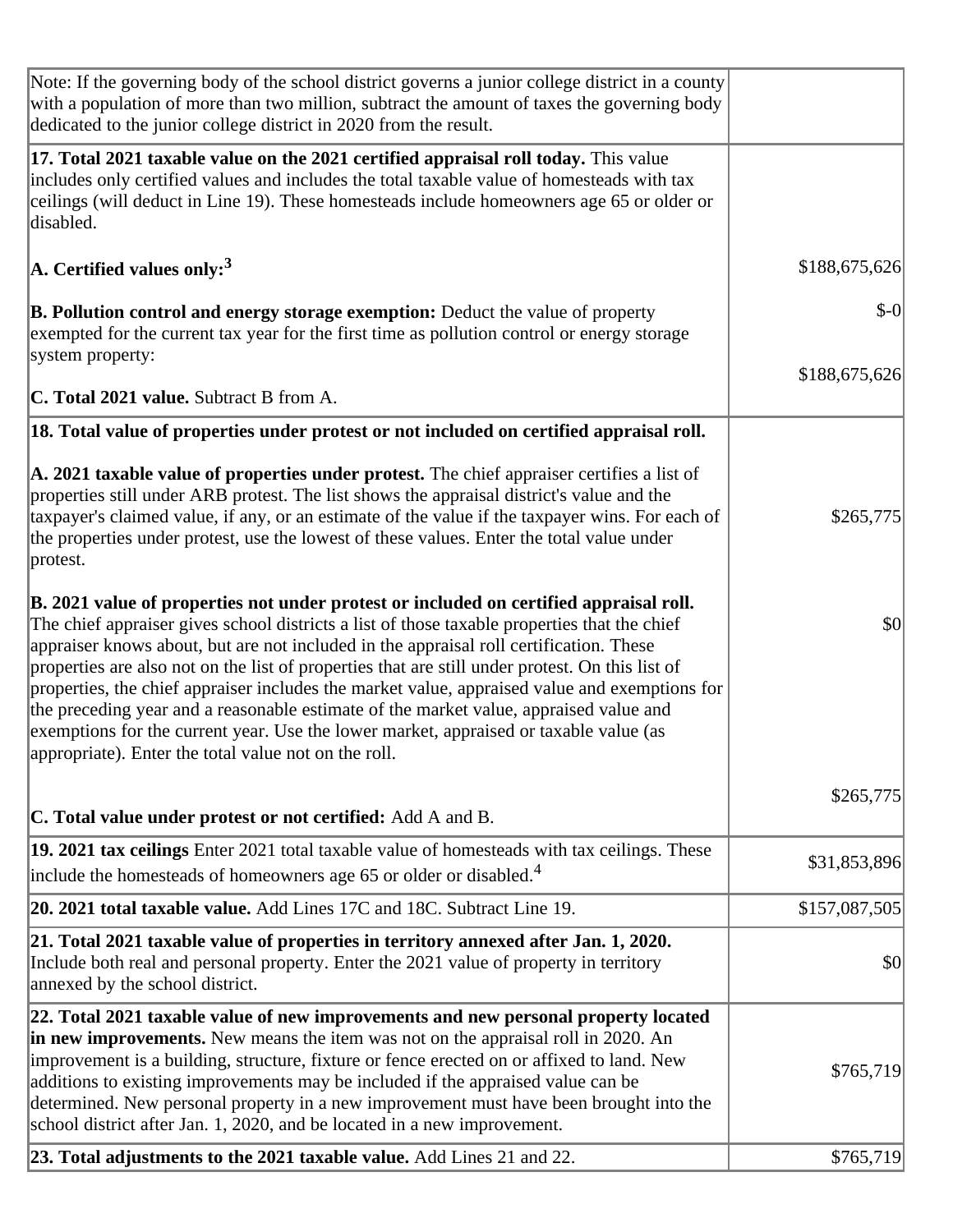| <b>24. Adjusted 2021 taxable value.</b> Subtract Line 23 from Line 20.         | \$156,321,786   |
|--------------------------------------------------------------------------------|-----------------|
| <b>25. 2021 NNR tax rate.</b> Divide Line 16 by Line 24 and multiply by \$100. | \$1.18872/\$100 |

<sup>1</sup>Tex. Tax Code Section 26.012(14)  $2$ Tex. Tax Code Section 26.012(6) <sup>3</sup>Tex. Tax Code Section 26.012(6)  ${}^{4}$ Tex. Tax Code Section 26.012(6)(A)(i)  $5$ Tex. Tax Code Section 26.012(6)(A)(ii)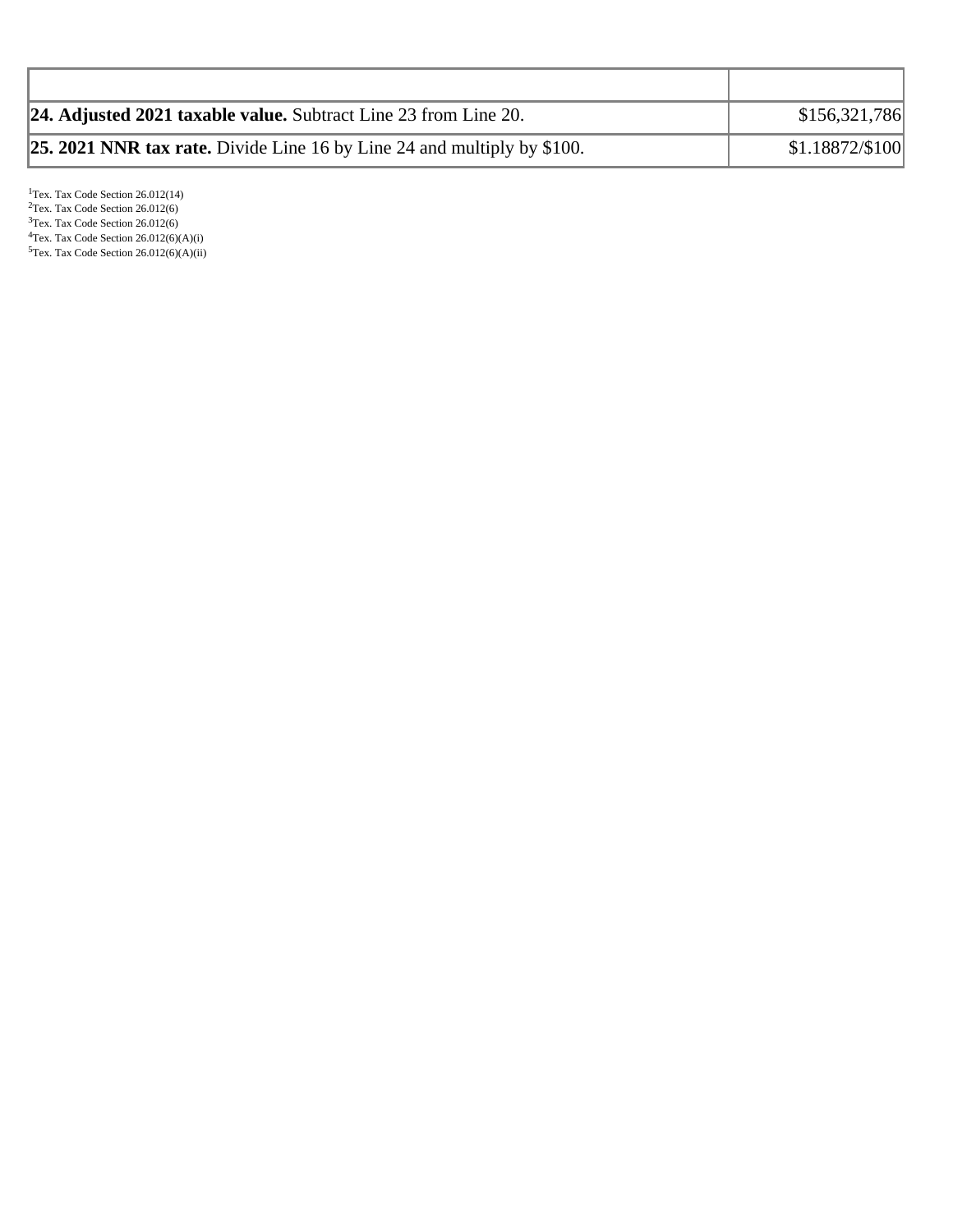## **SECTION 2: Voter-Approval Tax Rate**

The voter-approval tax rate is the highest tax rate that a taxing unit may adopt without holding an election to seek voter approval of the rate. Most school districts calculate a voter-approval tax rate that is split into three separate rates.

- 1. **Maximum Compressed Tax Rate (MCR):** A district's maximum compressed tax rate is defined as the tax rate for the current tax year per \$100 of valuation of taxable property at which the district must levy a maintenance and operations tax to receive the full amount of the tier one allotment.
- 2. **Enrichment Tax Rate (DTR):** A district's enrichment tax rate is defined as any tax effort in excess of the district's MCR and less than \$0.17. The enrichment tax rate is divided into golden pennies and copper pennies. School districts can claim up to 8 golden pennies, not subject to compression, and 9 copper pennies which are subject to compression with any increases in the guaranteed yield.
- 3. **Debt Rate:** The debt tax rate includes the debt service necessary to pay the school district's debt payments in the coming year. This rate accounts for principal and interest on bonds and other debt secured by property tax revenue.

The MCR and DTR added together make up the school district's maintenance and operations (M&O) tax rate. Districts cannot increase the district's M&O tax rate to create a surplus in M&O tax revenue for the purpose of paying the district's debt service.

If a school district adopted a tax rate that exceeded its voter-approval tax rate without holding an election to respond to a disaster in the prior year, as allowed by Tax Code Section 26.042(e), the school district may not consider the amount by which it exceeded its voterapproval tax rate (disaster pennies) in the calculation this year. This adjustment will be made in Section 4 of this worksheet.

A district must complete an efficiency audit before seeking voter approval to adopt a M&O tax rate higher than the calculated M&O tax rate, hold an open meeting to discuss the results of the audit, and post the results of the audit on the district's website 30 days prior to the election. Additionally, a school district located in an area declared a disaster by the governor may adopt a M&O tax rate higher than the calculated M&O tax rate during the two-year period following the date of the *declaration without conducting an efficiency audit*.

Districts should review information from TEA when calculating their voter-approval rate.

| <b>Voter-Approval Tax Rate Worksheet</b>                                                                                                                                                                                                                                                                                                                                                                                                                                                                                                                                    | <b>Amount/Rate</b> |
|-----------------------------------------------------------------------------------------------------------------------------------------------------------------------------------------------------------------------------------------------------------------------------------------------------------------------------------------------------------------------------------------------------------------------------------------------------------------------------------------------------------------------------------------------------------------------------|--------------------|
| 26. 2021 maximum compressed tax rate (MCR). TEA will publish compression rates<br>based on district and statewide property value growth. Enter the school districts' maximum<br>compressed rate based on guidance from TEA                                                                                                                                                                                                                                                                                                                                                  | \$0.87260/\$100    |
| $ 27.2021$ enrichment tax rate (DTR). Enter the greater of A and B.<br>A. Enter the district's 2020 DTR, minus any required reduction under Education Code<br>Section 48.202(f)                                                                                                                                                                                                                                                                                                                                                                                             | \$0.13830          |
| B. \$0.05 per \$100 of taxable value.                                                                                                                                                                                                                                                                                                                                                                                                                                                                                                                                       | \$0.13830          |
| 28. 2021 maintenance and operations (M&O) tax rate (TR). Add Lines 26 and 27.<br>Note: M&O tax rate may not exceed the sum of \$0.17 and the product of the state<br>compression percentage multiplied by \$1.00.                                                                                                                                                                                                                                                                                                                                                           | \$1.01090/\$100    |
| 29. Total 2021 debt to be paid with property tax revenue.<br>Debt means the interest and principal that will be paid on debts that:<br>$(1)$ Are paid by property taxes;<br>$(2)$ Are secured by property taxes;<br>$(3)$ Are scheduled for payment over a period longer than one year; and<br>$\vert$ (4) Are not classified in the school district's budget as M&O expenses.                                                                                                                                                                                              |                    |
| A. Debt includes contractual payments to other school districts that have incurred debt on<br>behalf of this school district, if those debts meet the four conditions above. Include only<br>amounts that will be paid from property tax revenue. Do not include appraisal district budget<br>payments. If the governing body of a taxing unit authorized or agreed to authorize a bond,<br>warrant, certificate of obligation, or other evidence of indebtedness on or after Sept. 1, 2021,<br>verify if it meets the amended definition of debt before including it here: |                    |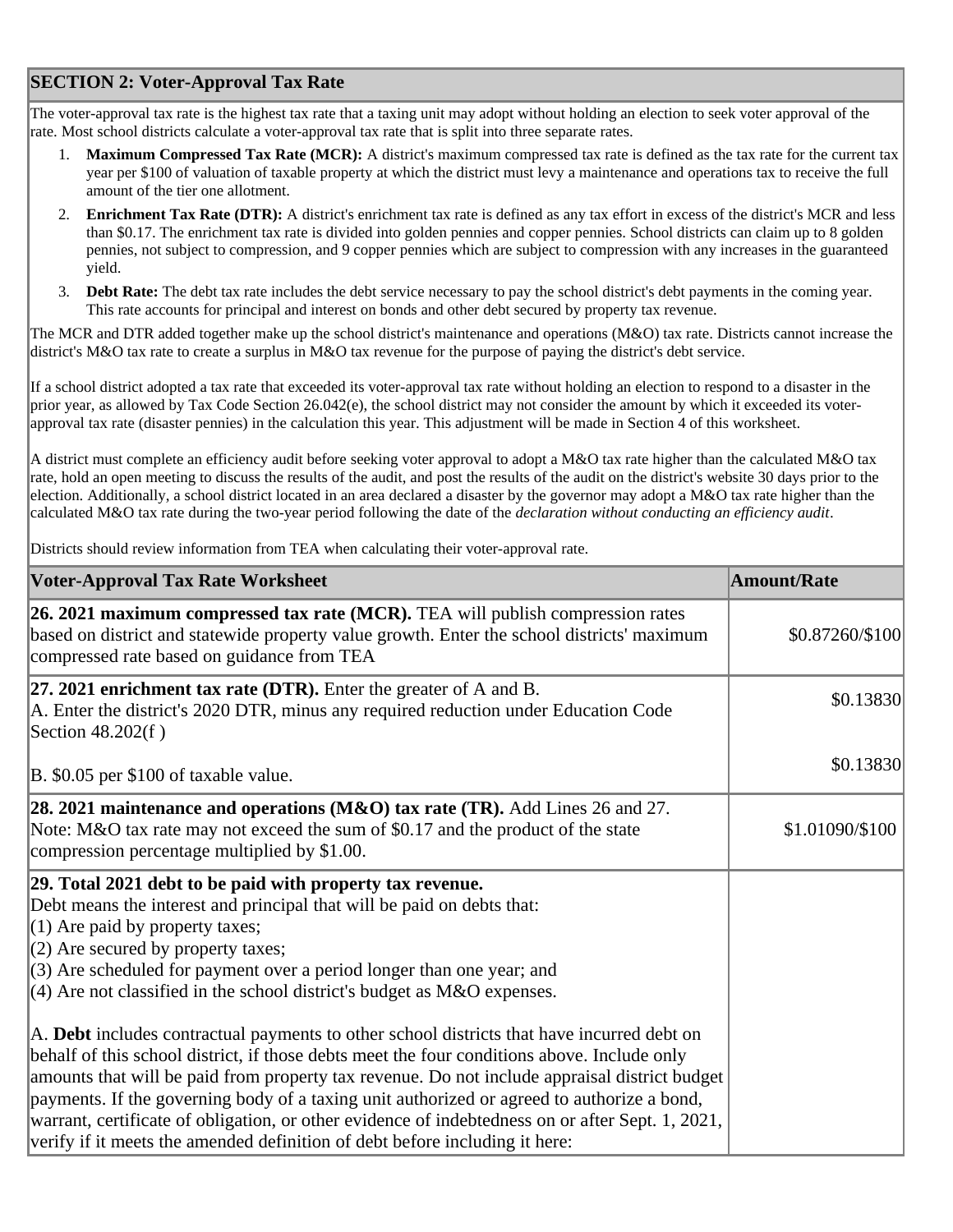| Enter debt amount:                                                                                                                                                                                                                                                                                                                            | \$651,513       |
|-----------------------------------------------------------------------------------------------------------------------------------------------------------------------------------------------------------------------------------------------------------------------------------------------------------------------------------------------|-----------------|
| B. Subtract <b>unencumbered fund amount</b> used to reduce total debt.                                                                                                                                                                                                                                                                        | \$0             |
| C. Subtract state aid received for paying principal and interest on debt for facilities through<br>the existing debt allotment program and/or instructional facilities allotment program.                                                                                                                                                     | \$290,200       |
| D. Adjust debt: Subtract B and C from A.                                                                                                                                                                                                                                                                                                      | \$361,313       |
| 30. Certified 2020 excess debt collections. Enter the amount certified by the collector.                                                                                                                                                                                                                                                      | \$0             |
| 31. Adjusted 2021 debt. Subtract line 27 from line 26D.                                                                                                                                                                                                                                                                                       | \$361,313       |
| 32. 2021 anticipated collection rate.<br>If the anticipated rate in A is lower than actual rates in B, C and D, enter the lowest rate from<br>$ B, C$ and D. If the anticipated rate in A is higher than at least one of the rates in the prior<br>three years, enter the rate from A. Note that the rate can be greater than 100%            | 100.00%         |
| A. Enter the 2021 anticipated collection rate certified by the collector:                                                                                                                                                                                                                                                                     | 100.00%         |
| B. Enter the 2020 actual collection rate                                                                                                                                                                                                                                                                                                      | 100.00%         |
| C. Enter the 2019 actual collection rate                                                                                                                                                                                                                                                                                                      | 100.00%         |
| D. Enter the 2018 actual collection rate                                                                                                                                                                                                                                                                                                      | 100.00%         |
| 33. 2021 debt adjusted for collections. Divide line 31 by line 32.<br>Note: If the governing body of the school district governs a junior college district in a county<br>with a population of more than two million, add the amount of taxesthe governing body<br>proposes to dedicate to the junior college district in 2021 to the result. | \$361,313       |
| 34. 2021 total taxable value. Enter amount on line 20 of the No-New-Revenue Tax Rate<br>Worksheet.                                                                                                                                                                                                                                            | \$157,087,505   |
| 35. 2021 debt tax rate. Divide line 33 by line 34 and multiply by \$100.                                                                                                                                                                                                                                                                      | \$0.23000/\$100 |
| 36. 2021 voter-approval tax rate. Adds lines 28 and 35.<br>If the school district received distributions from an equalization tax imposed under former<br>Chapter 18, Education Code, add the NNR tax rate as of the date of the county unit system's<br>abolition to the sum of Lines 28 and 35.                                             | \$1.24090/\$100 |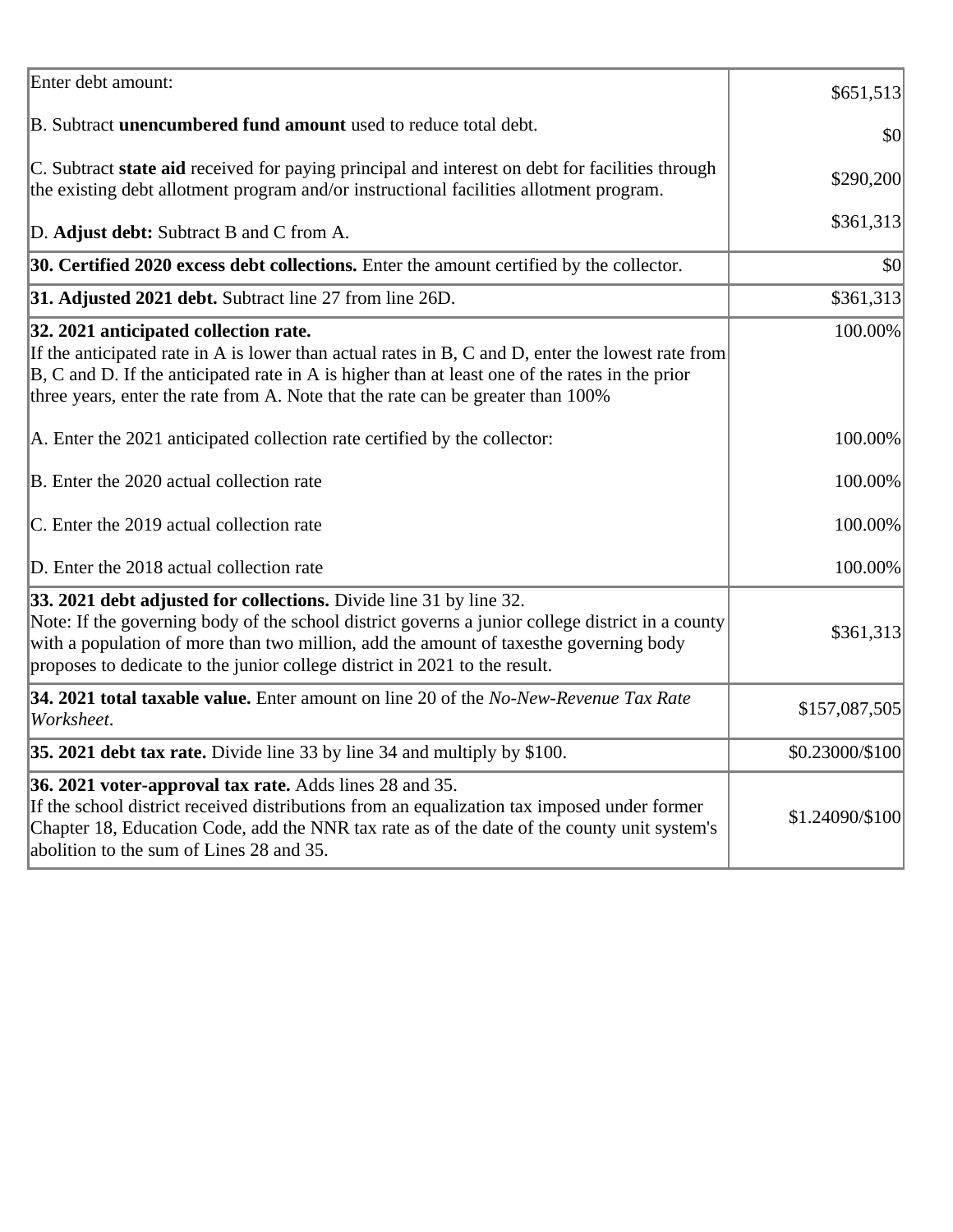## **SECTION 3: Voter-Approval Tax Rate Adjustment for Pollution Control**

A school district may raise its rate for M&O funds used to pay for a facility, device or method for the control of air, water or land pollution. This includes any land, structure, building, installation, excavation, machinery, equipment or device that is used, constructed, acquired or installed wholly or partly to meet or exceed pollution control requirements. The school district's expenses are those necessary to meet the requirements of a permit issued by the Texas Commission on Environmental Quality (TCEQ). The school district must provide the tax assessor with a copy of the TCEQ letter of determination that states the portion of the cost of the installation for pollution control.

This section should only be completed by a school district that uses M&O funds to pay for a facility, device or method for the control of air, water or land pollution.

| Voter-Approval Rate Adjustment for Pollution Control Requirements Worksheet                                                                                                                                                                           | Amount/Rate     |
|-------------------------------------------------------------------------------------------------------------------------------------------------------------------------------------------------------------------------------------------------------|-----------------|
| 37. Certified expenses from the Texas Commission on Environmental Quality (TCEQ).<br>Enter the amount certified in the determination letter from TCEQ. The school district shall<br>provide its tax assessor with a copy of the letter. <sup>34</sup> | \$0             |
| 38. 2021 total taxable value. Enter the amount from line 20 of the No-New-Revenue Tax<br>Rate Worksheet.                                                                                                                                              | \$157,087,505   |
| 39. Additional rate for pollution control. Divide line 37 by line 38 and multiply by \$100.                                                                                                                                                           | \$0/\$100       |
| 40. 2021 voter-approval tax rate, adjusted for pollution control. Add line 36 and line 39.                                                                                                                                                            | \$1.24090/\$100 |